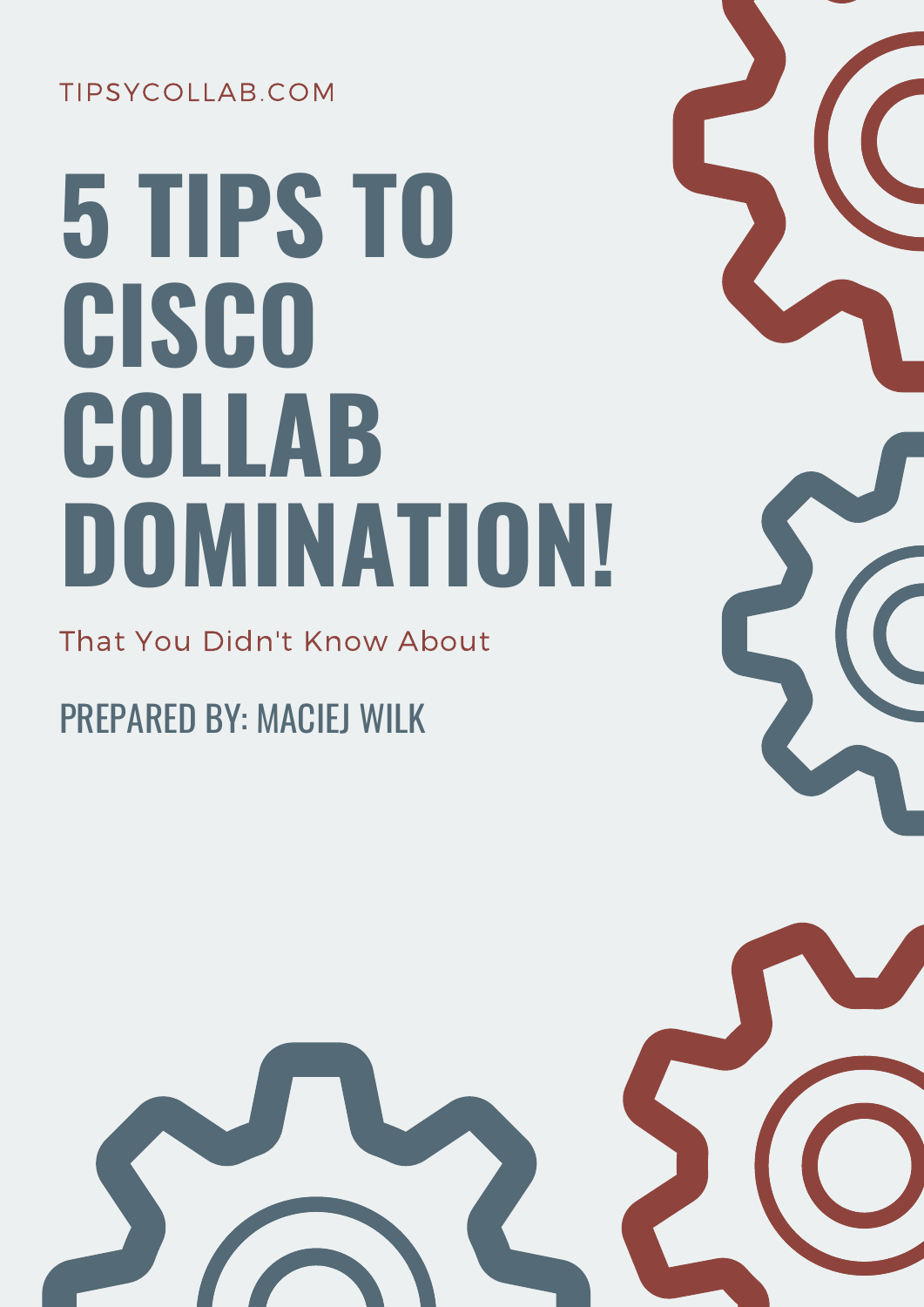### **1. DEBUG PAGE ON CMS**

This is one of those hidden pages you should not know about but it's very useful when troubleshooting CMS.

How do you get there? Easy - login to CMS WebAdmin as you would normally do and then navigate to /debug.html:

| $\leftarrow$ $\rightarrow$ C $\Omega$ $\Delta$ see https://                                                                                                                                                                                                       | 8443/debug.html                                       |
|-------------------------------------------------------------------------------------------------------------------------------------------------------------------------------------------------------------------------------------------------------------------|-------------------------------------------------------|
| <b>WebAdmin FQDN</b><br>ahaha<br><b>CISCO</b>                                                                                                                                                                                                                     |                                                       |
| Configuration $\blacktriangledown$<br>Status <b>v</b><br>Logs $\blacktriangledown$                                                                                                                                                                                |                                                       |
| Login                                                                                                                                                                                                                                                             |                                                       |
|                                                                                                                                                                                                                                                                   | Failed logins since last successful login 0           |
| Ok                                                                                                                                                                                                                                                                | Last login 2020-Mar-25 17:36:13 using web remote host |
|                                                                                                                                                                                                                                                                   |                                                       |
| ahaha<br><b>CISCO</b><br>Configuration $\blacktriangledown$<br>Status <b>v</b><br>Logs $\blacktriangledown$                                                                                                                                                       |                                                       |
| debug.html - this page<br>cmd.html - command entry<br>memory.html - memory info<br>placement.html - placement<br>debug_calls.html - active calls list<br>debug_participants.html - participants<br>sip_endpoints.html - SIP endpoints<br>db debug.html - database |                                                       |
| customisation debug.html - customisation<br>client instance debug.html - client user instances<br>cloud debug.html - cloud<br>turn_debug.html - TURN<br>debug_utilisation.html - utilisation                                                                      |                                                       |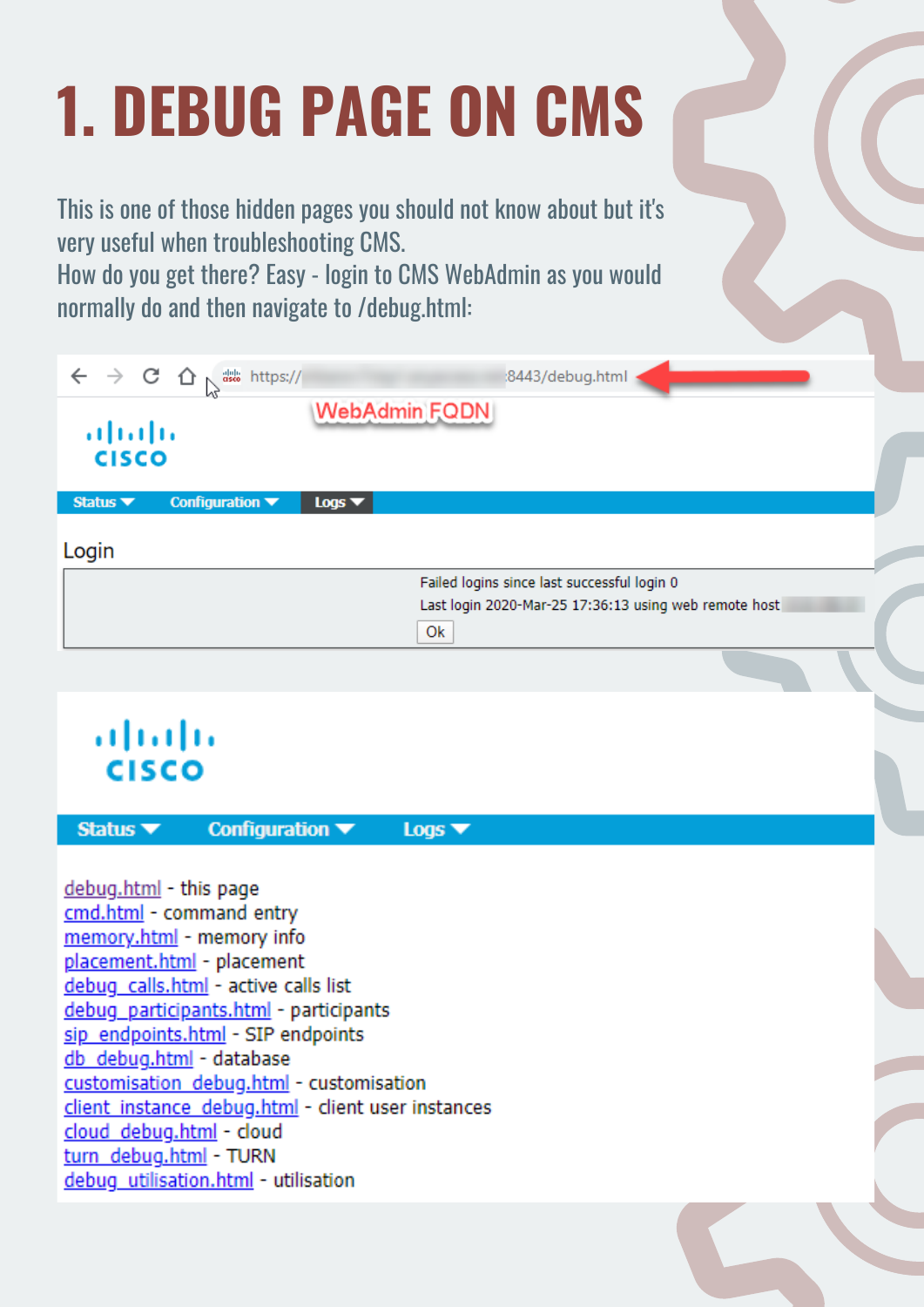#### **2. EXPERIMENTAL MENU ON EXPRESSWAY**

Another hidden one with quite handy information. Login to Expressway and navigate to /setaccess, this time you need to provide the super secret password "qwertsys":

| $\leftarrow$ $\rightarrow$ C $\Omega$ a<br>/setaccess ·                                 |                                                                                                                                                                       |   |
|-----------------------------------------------------------------------------------------|-----------------------------------------------------------------------------------------------------------------------------------------------------------------------|---|
| 河面地<br><b>CISCO</b><br>Cisco Expressway-C                                               |                                                                                                                                                                       |   |
|                                                                                         |                                                                                                                                                                       |   |
| System<br>Configuration<br><b>Applications</b><br>Maintenance<br>Status<br><b>Users</b> |                                                                                                                                                                       |   |
| <b>Set access</b><br><b>DISCLAIMER</b>                                                  |                                                                                                                                                                       |   |
| <b>WARNING</b>                                                                          |                                                                                                                                                                       |   |
|                                                                                         | Enabling this feature will provide access to a number of experimental tools on the web interface.<br>production system. Use of this feature will be at your own risk. |   |
| <b>Access to experimental tools</b>                                                     |                                                                                                                                                                       |   |
| <br>Access password                                                                     |                                                                                                                                                                       |   |
|                                                                                         |                                                                                                                                                                       |   |
| <b>Enable access</b>                                                                    |                                                                                                                                                                       |   |
|                                                                                         |                                                                                                                                                                       |   |
|                                                                                         |                                                                                                                                                                       |   |
| ahaha<br><b>CISCO</b>                                                                   |                                                                                                                                                                       |   |
| Cisco Expressway-C                                                                      |                                                                                                                                                                       |   |
| Configuration<br>Applications<br>Maintenance<br>System<br><b>Users</b><br><b>Status</b> | <b>Experimental</b>                                                                                                                                                   |   |
| Set access                                                                              | Set access<br>لس                                                                                                                                                      |   |
| <b>DISCLAIMER</b>                                                                       | API                                                                                                                                                                   | ⋗ |
|                                                                                         | Developer log                                                                                                                                                         | ≻ |
| <b>WARNING</b>                                                                          | <b>Hybrid Services Log</b>                                                                                                                                            | ≯ |
|                                                                                         | Network Graph                                                                                                                                                         | ≯ |
| Access to experimental tools                                                            | <b>Rate limits</b>                                                                                                                                                    |   |
| <b>Status</b>                                                                           | Command reference                                                                                                                                                     | ≯ |
|                                                                                         | X Commands                                                                                                                                                            | ≻ |
| Disable access                                                                          | <b>CUCM/CUPS Proxy</b>                                                                                                                                                | ≻ |
|                                                                                         | Toggle Symphony                                                                                                                                                       |   |
|                                                                                         | Provisioning Logging                                                                                                                                                  | ≯ |
|                                                                                         | <b>View SIP Transport Status</b>                                                                                                                                      |   |
|                                                                                         | Cluster view                                                                                                                                                          | ≯ |
|                                                                                         | Certificate Information                                                                                                                                               |   |
|                                                                                         | Ciphers                                                                                                                                                               |   |
|                                                                                         |                                                                                                                                                                       | ≯ |
|                                                                                         | Directory policy                                                                                                                                                      |   |
|                                                                                         | <b>B2BUA Dial</b>                                                                                                                                                     |   |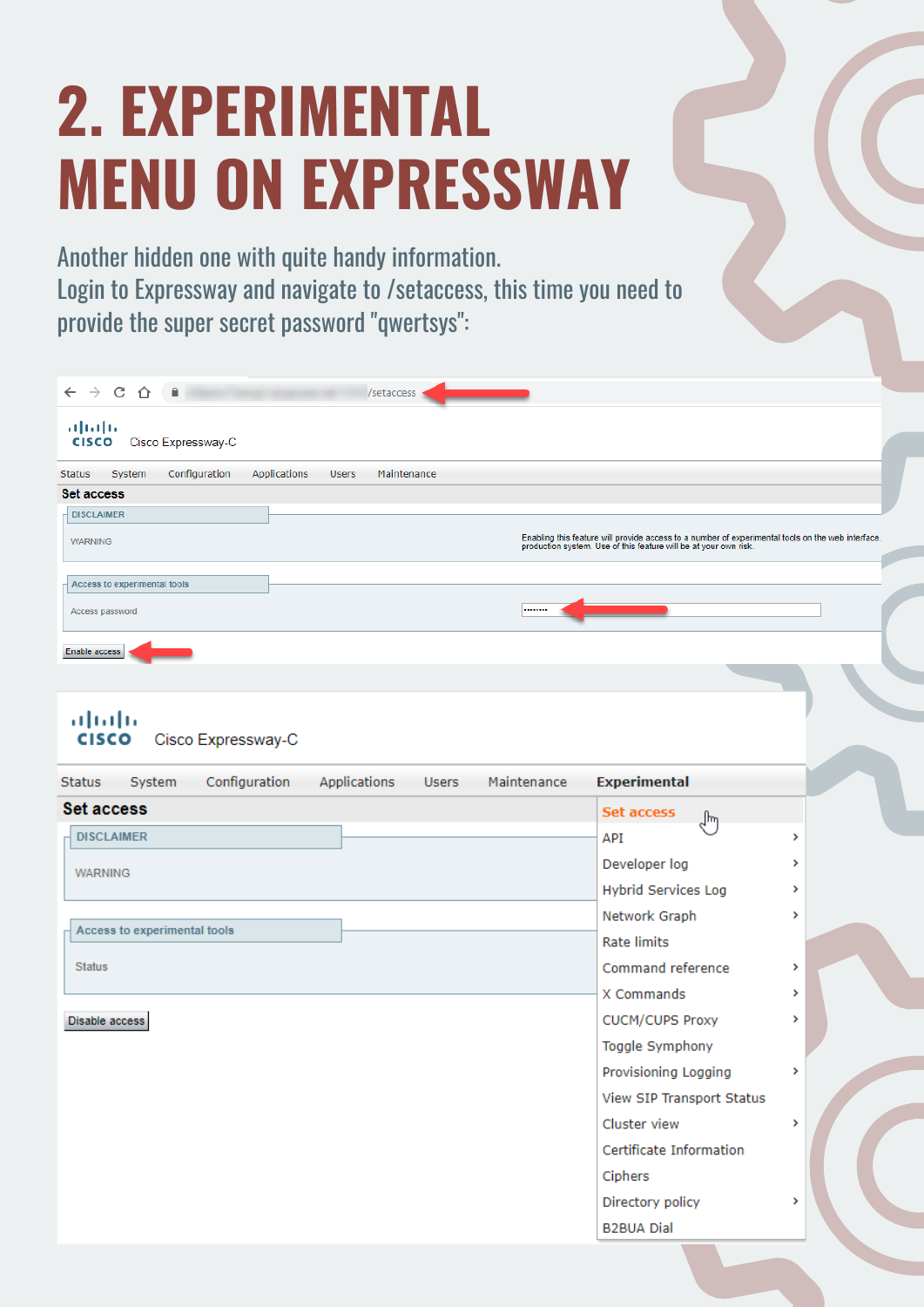#### **3. LIVE LOGS FROM CALLMANGER**

What do you normally do when you need to analyze CallManager logs? RTMT, right? If you only want to have a quick look or you simply need to do it fast, here's a cool tip.

Login to the CallManager CLI and execute the following command:

file tail activelog cm/trace/ccm/sdl recent

You'll immediately start getting tons of logs so it's also useful to log the session in putty for example.

Here's an example how it looks like:

| admin:file tail activelog cm/trace/ccm/sdl recent |         |                                                                   |         |
|---------------------------------------------------|---------|-------------------------------------------------------------------|---------|
| 84602814.010   18:07:25.862   AppInfo             |         | checked maintenance Time is $= 00:00$                             |         |
| 84602814.011   18:07:25.862   AppInfo             |         | CcmCcmdbHelper::getProcessConfigGivenProcessnodeParamnameService  |         |
| 84602815.000   18:07:25.862   SdlSig              |         | SIPRegisterResp                                                   | Iwait   |
| 84602815.001   18:07:25.862   AppInfo             |         | //SIP/SIPHandler/ccbId=0/scbId=0/wait SIPReqisterResp: ++++++ De  |         |
| 84602815.002   18:07:25.862   AppInfo             |         | //SIP/Stack/Info/0x0/ccsip process sipspi queue event: ccsip spi  |         |
| 84602815.003   18:07:25.862   AppInfo             |         | //SIP/Stack/Info/0x0xd6d44f58/sipSPISendResponse: Associated con  |         |
| 84602815.004   18:07:25.862   AppInfo             |         | //SIP/Stack/Transport/0x0xd6d44f58/sipSPISendResponse: Sending R  |         |
| 84602815.005   18:07:25.862   AppInfo             |         | //SIP/Stack/Transport/0x0xd6d44f58/sipSPITransportSendMessage: m  |         |
| 84602815.006   18:07:25.862   AppInfo             |         | //SIP/Stack/Transport/0x0/sipInstanceGetConnectionId: qcb=0xd6d4  |         |
| 84602815.007   18:07:25.862   AppInfo             |         | ///SIP/Stack/Transport/0x0xd6d44f58/sipTransportLogicSendMsg: Con |         |
| 84602815.008   18:07:25.862   AppInfo             |         | //SIP/Stack/Transport/0x0xd6d44f58/sipTransportPostSendMessaqe:   |         |
| 84602815.009   18:07:25.862   AppInfo             |         | //SIP/Stack/Info/0x0xd6d44f58/sipSPIFlushEventBufferQueue: There  |         |
| 84602815.010   18:07:25.862   AppInfo             |         | //SIP/Stack/Transport/0x0/sipConnectionManagerUnregisterCtxtInCo  |         |
| 84602815.011   18:07:25.862   AppInfo             |         | //SIP/Stack/Info/0x0xd6d44f58/sipSPIUfreeOneCCB: Freeing ccb d6d  |         |
| 84602815.012   18:07:25.862   AppInfo             |         | //SIP/Stack/Transport/0x0/sipSPITransportSendMessage: gcb has cl  |         |
| 84602816.000   18:07:25.862   SdlSig              |         | SIPSPISignal                                                      | Iwait   |
| 84602817.000   18:07:25.862   SdlSig              |         | SdlWriteReq                                                       | lactive |
| 84602817.001   18:07:25.862   AppInfo             |         | SIPSocketProtocol(2,100,247,45889)::handleWriteComplete           |         |
| 84602818.000   18:07:25.867                       | AppInfo | SIPSocketProtocol(2,100,247,42034)::handleReadComplete send SdlR  |         |
| 84602819.000   18:07:25.867                       | SdlSig  | SdlReadRsp                                                        | wait    |
| 84602819.001   18:07:25.867                       | AppInfo | SIPTcp - SdlRead bufferLen=1057                                   |         |
| 84602819.002   18:07:25.867   AppInfo             |         | SIPTcp - message cache full.                                      |         |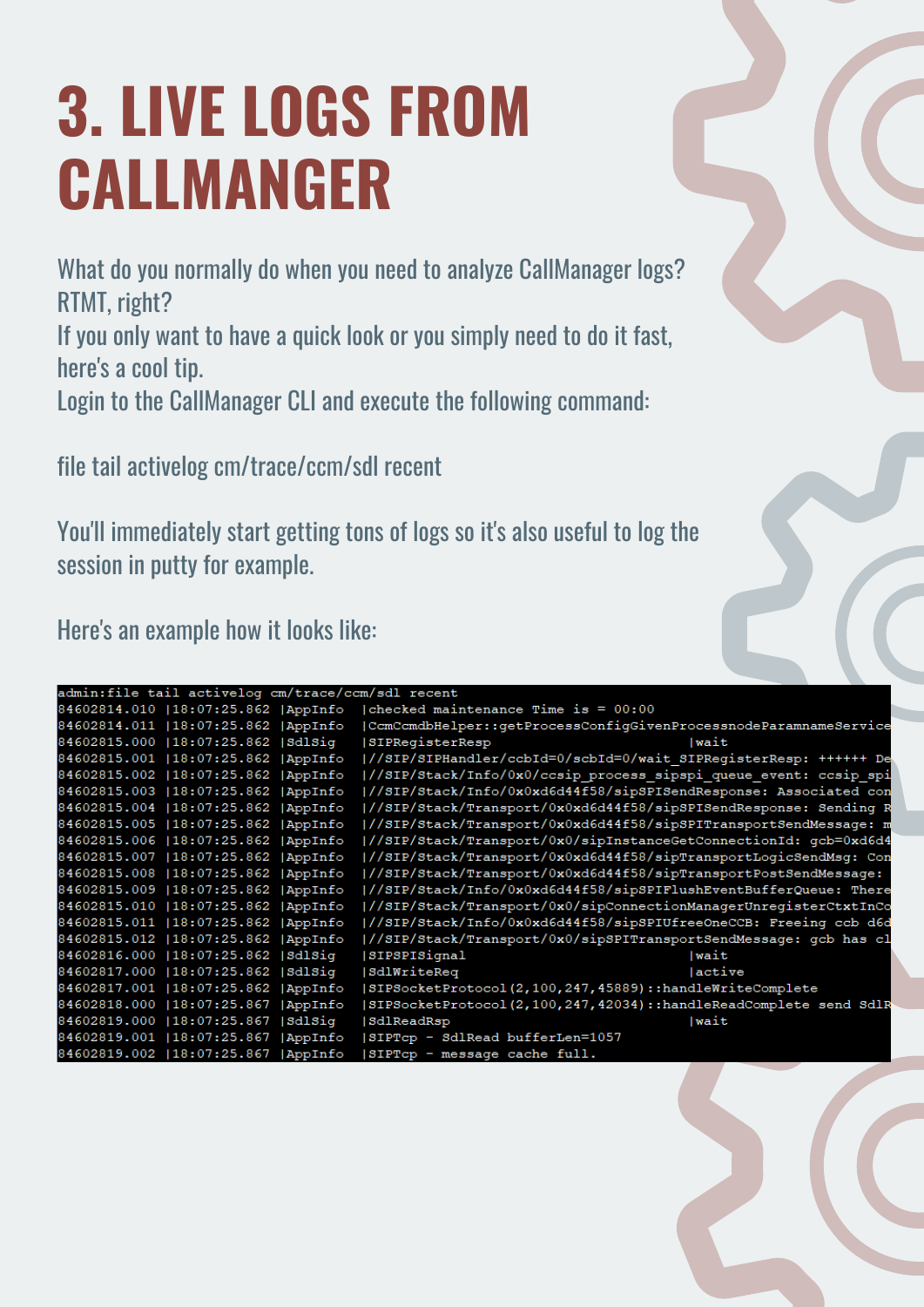### **4. QUICK CALL DEBUG FOR UNITY CONNECTION**

Again, quick troubleshooting tip if you don't really want to pull up RTMT, maybe you don't even have it on the PC you're troubleshooting from. To avoid the hassle of downloading it, installing, fighting with Java just to open up the Port Monitor, here's what you can do instead.

In Unity Connection Administration navigate to Advanced -> Conversations and scroll down to the bottom. Put in your PC or Server IP address and check to enable the Remote Port Status Monitor:

| admilio.<br><b>CISCO</b><br><b>For Cisco Unified Communications Solutions</b> | <b>Cisco Unity Connection Administration</b>                                     | Navigation Cisco Unity Connection Administration ▼  <br><b>Search Documentation</b><br>Sign Out<br><b>About</b> | Go. |
|-------------------------------------------------------------------------------|----------------------------------------------------------------------------------|-----------------------------------------------------------------------------------------------------------------|-----|
| <b>Cisco Unity Connection</b>                                                 | Use Text To Speech to Read Display Names When No Recording Is Available          | $\overline{\mathscr{I}}$                                                                                        |     |
| "Cross-Origin Resource Sharing (CC ▲                                          | Announce Message Status to User(s) while Replying                                |                                                                                                                 |     |
| 田 SMTP Configuration                                                          | Announce Recipients list to User(s) while Replying                               |                                                                                                                 |     |
| 日 <sup>·</sup> ·Advanced<br>SMPP Providers                                    | Maximum Number of Recipients Before Reply-All Warning                            |                                                                                                                 |     |
| Conversations                                                                 | IP Addresses Allowed To Connect For Port Status Monitor Output (comma-separated) |                                                                                                                 |     |
| Messaging                                                                     | Enable Remote Port Status Monitor Output                                         |                                                                                                                 |     |
| -Intrasite Networking<br>- Telephony<br>٠                                     | Save                                                                             |                                                                                                                 |     |
| Renorts                                                                       |                                                                                  |                                                                                                                 |     |

You can then open up putty or anything else that allows you to telnet (not SSH!), make sure to change the port to 5000:

| PuTTY Configuration                                                              |                                                                                                                                                           |
|----------------------------------------------------------------------------------|-----------------------------------------------------------------------------------------------------------------------------------------------------------|
| Category:<br>⊟⊹Session                                                           | Basic options for your PuTTY session                                                                                                                      |
| <b>Logging</b><br>Terminal<br>Keyboard<br>i… Bell<br><b>Eeatures</b><br>⊟ Window | Specify the destination you want to connect to<br>Host Name (or IP address)<br>Port<br>5000<br>Connection type:<br>○ Raw ● Telnet ○ Rlogin ○ SSH ○ Serial |

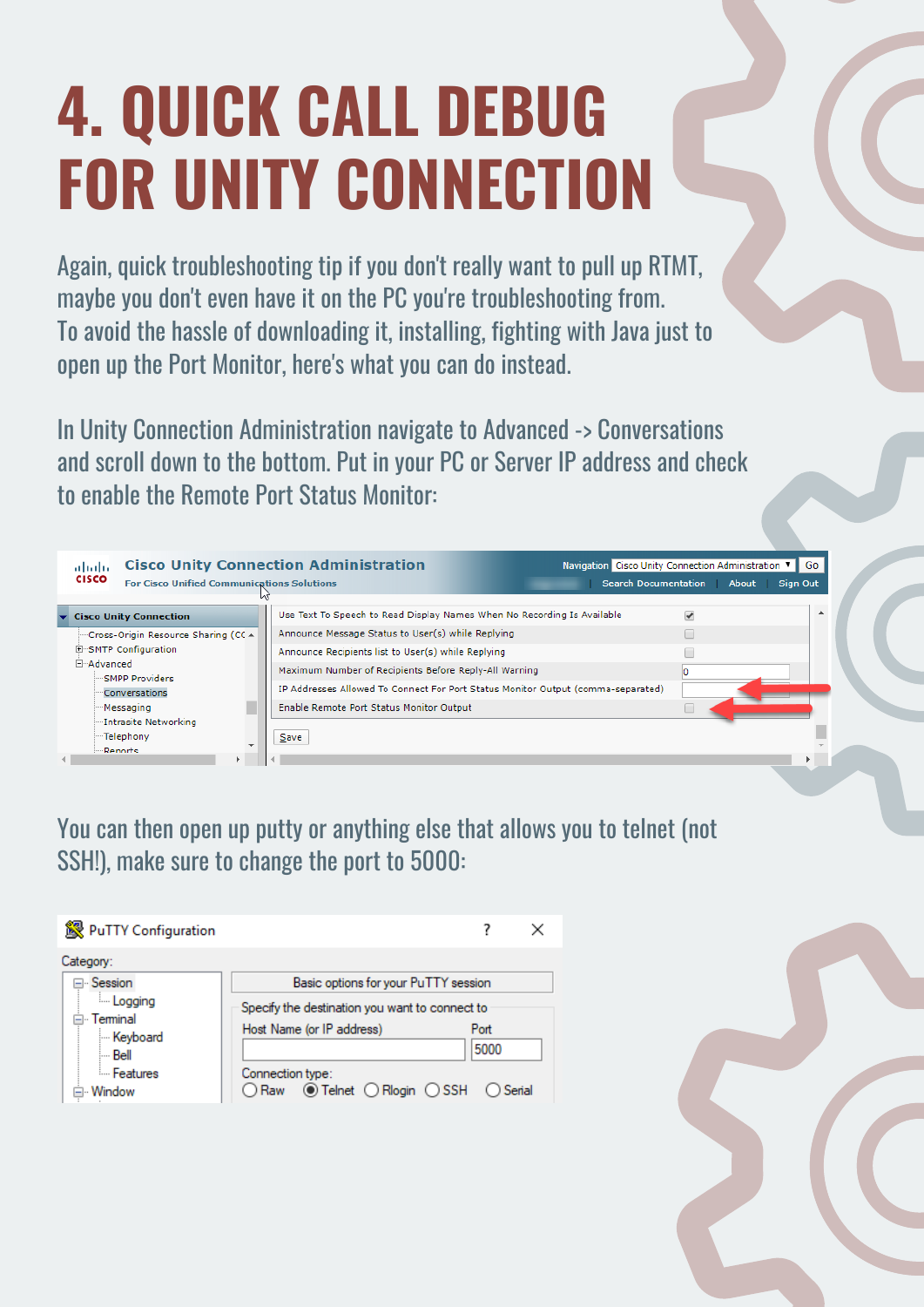#### You' II get an output similar to the following once a call lands on Unity Connection :

| CallData, 4, CallerId=wilq@tipsycollab.com, CalledId= <vm number="" pilot="">, RedirectinqId=, AltRedirectinqId=,</vm> |
|------------------------------------------------------------------------------------------------------------------------|
| Application, 4, wilq@tipsycollab.com, AttemptSignIn                                                                    |
| State, 4, wilq@tipsycollab.com, State - AttemptSignIn.cde!Dummy                                                        |
| State, 4, wilq@tipsycollab.com, Event is [NULL]                                                                        |
| Application, 4, wilq@tipsycollab.com, SubSignIn                                                                        |
| Display, 4, wilq@tipsycollab.com, Subscriber Sign-In                                                                   |
| State, 4, wilq@tipsycollab.com, State - SubSignIn.cde!AnswerPhone                                                      |
| State, 4, wilq@tipsycollab.com, Event is [TrueEvent]                                                                   |
| State, 4, wilq@tipsycollab.com, State - SubSignIn.cde!AuthenticateUser                                                 |
| Application, 4, wilq@tipsycollab.com, -->SubAuthenticate                                                               |
| State, 4, wilq@tipsycollab.com, State - SubAuthenticate.cde!TryCounter                                                 |
| State, 4, wilq@tipsycollab.com, Event is [NULL]                                                                        |
| State, 4, wilq@tipsycollab.com, State - SubAuthenticate.cde!GatherID                                                   |
| State, 4, wilq@tipsycollab.com, Event is [FalseEvent]                                                                  |
| State, 4, wilq@tipsycollab.com, State - SubAuthenticate.cde!LoadSubscriberMinimalData                                  |
| State, 4, wilq@tipsycollab.com, Event is [NULL]                                                                        |
| State, 4, wilq@tipsycollab.com, State - SubAuthenticate.cde!GatherPIN                                                  |
| Application, 4, wilq@tipsycollab.com, -->SubAuthenticatePW                                                             |
| State, 4, wilq@tipsycollab.com, State - SubAuthenticatePW.cde!ValidatePwd                                              |
| Display, 4, wilq@tipsycollab.com, Subscriber sign-in failed. Alias - wilq. Extension - <extension>. Caller</extension> |
| State, 4, wilq@tipsycollab.com, Event is [FalseEvent]                                                                  |
| Application, 4, wilq@tipsycollab.com, <--SubAuthenticatePW                                                             |
| State, 4, wilq@tipsycollab.com, Event is [FalseEvent]                                                                  |
| State, 4, wilq@tipsycollab.com, State - SubAuthenticate.cde!TryCounter                                                 |
| State, 4, wilq@tipsycollab.com, Event is [NULL]                                                                        |
| State, 4, wilq@tipsycollab.com, State - SubAuthenticate.cde!GatherID                                                   |
| State, 4, wilq@tipsycollab.com, Event is [HanqupEvent]                                                                 |
| Application, 4, wilq@tipsycollab.com, <--SubAuthenticate                                                               |
| State, 4, wilq@tipsycollab.com, Event is [HanqupEvent]                                                                 |
| State, 4, wilq@tipsycollab.com, State - SubSignIn.cde!HanqupThePhone                                                   |
| State, 4, wilq@tipsycollab.com, Event is [HanqupEvent]                                                                 |
| Display, 4, wilq@tipsycollab.com, Idle                                                                                 |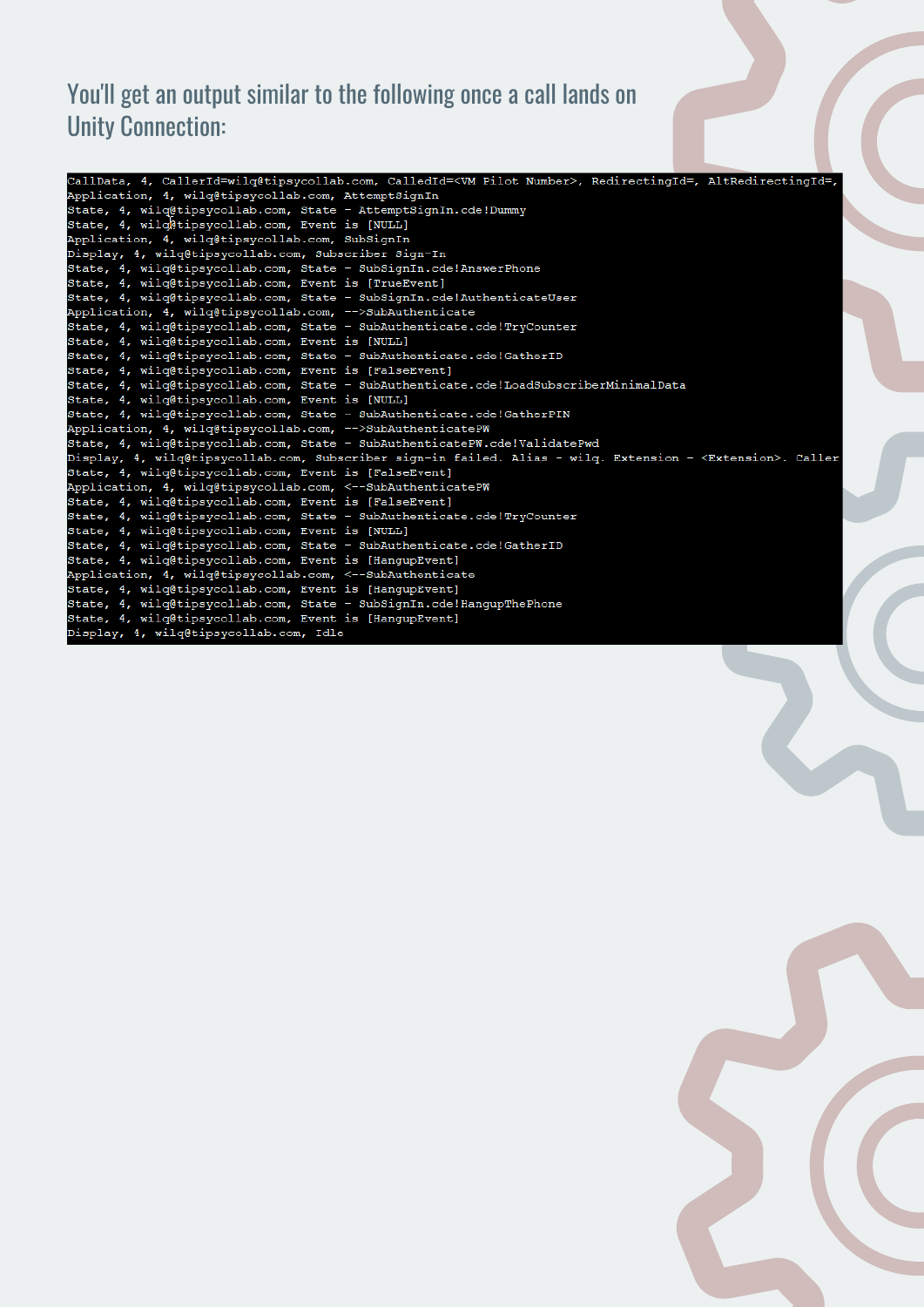#### **5. MUST HAVE LOGGING FOR CUBE**

Ever wanted to know a solution for an issue on CUBE before even enabling logging? This command allows you to achieve exactly this in many scenarios, needs to be configured in global config mode (conf t):

voice iec syslog

Here's an example:

Feb 11 01:42:57.371: %VOICE IEC-3-GW: Application Framework Core: Internal Error (Toll fraud call rejected): IEC=1.1.228.3.31.0 on callID 288 GUID=DB3F10AC619711DCA7618593A790099E

You immediately see you should probably have a look under voice service voip at your ip address trusted list config.

And if you're curious to know what the IEC value means exactly, issue the following command:

```
wilqsbc01#show voice iec description 1.1.228.3.31.0
 IEC Version: 1
Entity: 1 (Gateway)
Category: 228 (User is denied access to this service)
Subsystem: 3 (Application Framework Core)
Error: 31 (Toll fraud call rejected)
Diagnostic Code: 0
```